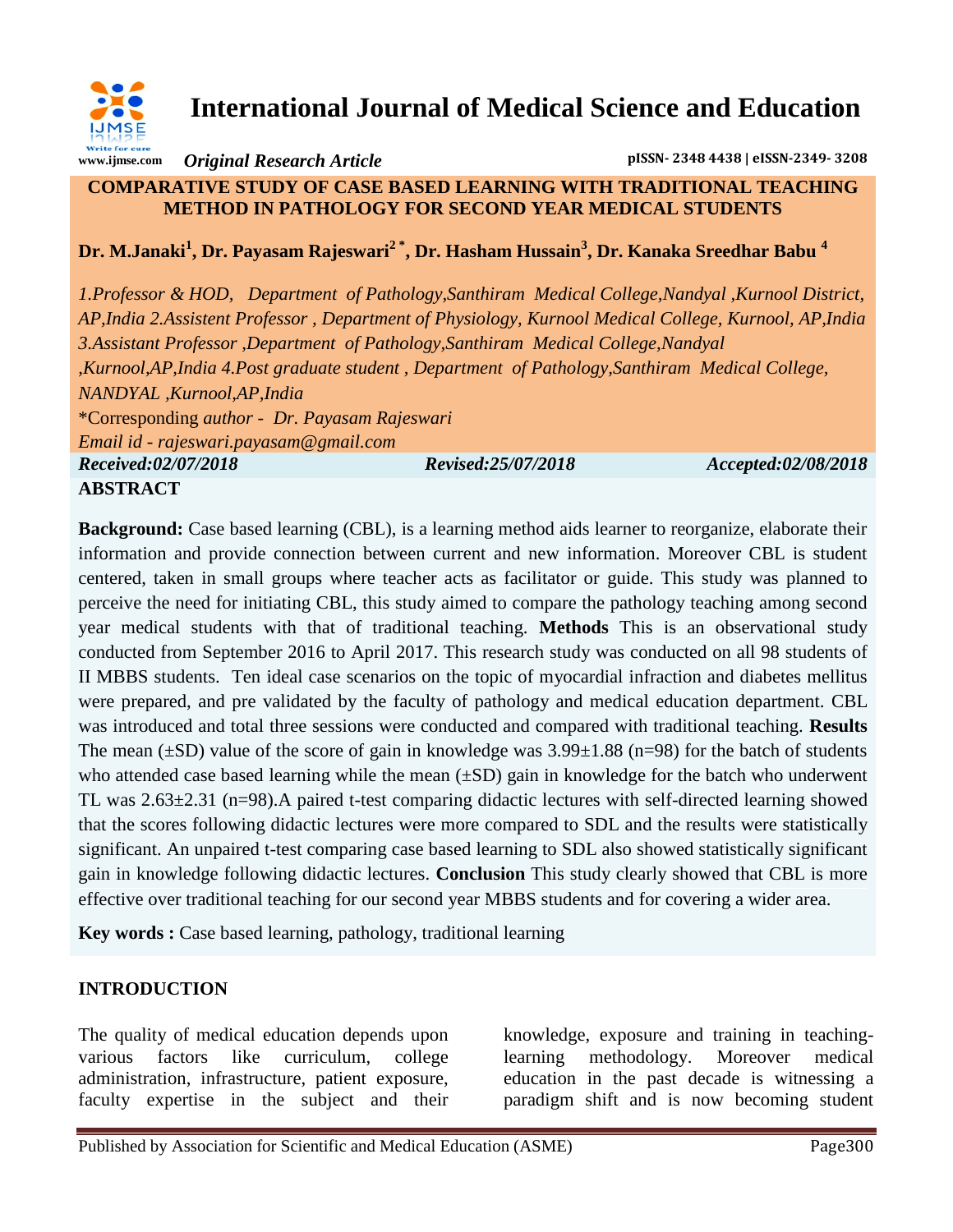centric from teacher centred mode. Therefore, student opinion and preferences matter the most before introduction of any additions, deletions or modifications in the way the course is conducted. At the same time students differs in age, place, ethnicity, level of preparedness, learning styles and preferences etc**(1-3)**. Therefore it becomes a responsibility of any medical teacher to meet the individual educational need of the students regarding the knowledge, attitude, and the skill. One of the most important ways to strengthen the medical education at content delivery level is to assess student perception about teachinglearning methodology **(4-6)**.

Numerous teaching-learning methods are practiced throughout MBBS course, to increase involvement, participation and interest of students, so that learning is facilitated and it appeal to students with different learning styles. The challenges of medical education in India are similar to other developing nations. Further, the curriculum is still taught discipline based, teachers lack skills in teaching-learning methods and student assessment. Thus, students lack opportunities for active and self-directed learning. Case based learning (CBL); a very well-known teaching learning method, adopted by many especially in medical teaching is very valuable. It helps learner to identify what they already know and to restructure, elaborate their information and provide bond between existing and new information **(7, 8)**. Moreover CBL is student centered, taken in small groups where teacher acts as facilitator or guide. Problems are the vehicles for development of problem solving skills. New information is acquired through selfdirectedlearning **(10-12)**. Also group discussion which is the part of CBL if effectively practiced develops a range of soft skills such as selfexpression, listening, collaboration and problem solving. Learner can be given some challenging task, which they could solve independently and work with teachers and others. As they develop the abilities required, they shall receive less assistance and work more independently. Learning should be closely related to the understanding and solution of real world problem. It has been described that medical

graduates in India generally possesses rationally sound knowledge of medical science but they are often create lacking in the presentation of clinical skills and problem solving, which form the core of clinical capability**(13-17)**. CBL is one method where students are driven to learn on their own so as to teach the habit of self-learning and integrating knowledge from different subjects to resolve problems. It is a small-group method in which both students and faculty members contribute to discussion, learning issues are pre identified, and preparatory readings are assigned while student discussion and guided inquiry around clinical problems is promoted. The challenges in front of students of pathology are increasing day by day. The subject of pathology is introduced to the II MBBS students, which also involves clinical exposure for them. In CBL, a real world scenario with the supporting data and documents is given with open ended questions and the case content is closely aligned with the overall instructional goals and objectives. The learner is asked to read, identify, establish, discuss, and reflect on these goals and objectives. Regarding CBL, Wilkerson and Gijselares documented that the teacher is facilitator rather than disseminator, observer rather than actor. They coach from the side lines providing constructive feedback and challenging students to excel. Many times, medical teaching gets restricted to didactic lectures, seminars, practical and most of the time teacher centered. As per Jena Vellas outlook "Adult learners have shown that they are willing, eager to learn in safe learning environment. Allowing small groups to find their voices enhance the power of safety. Trust in the sequence of activities builds safety where CBL is used". CBL can be defined as a process in which by deliberating a clinical case related to the topic taught, students evaluated their own understanding of the idea using a high command of cognitive. This procedure reassures active learning and cropsa more productive result. Undergraduate medical students at our institute in their feedback of pathology sessions have commented on the difficulty in applying the knowledge learnt during lecture classes in actual clinical postings. Hence we perceived the need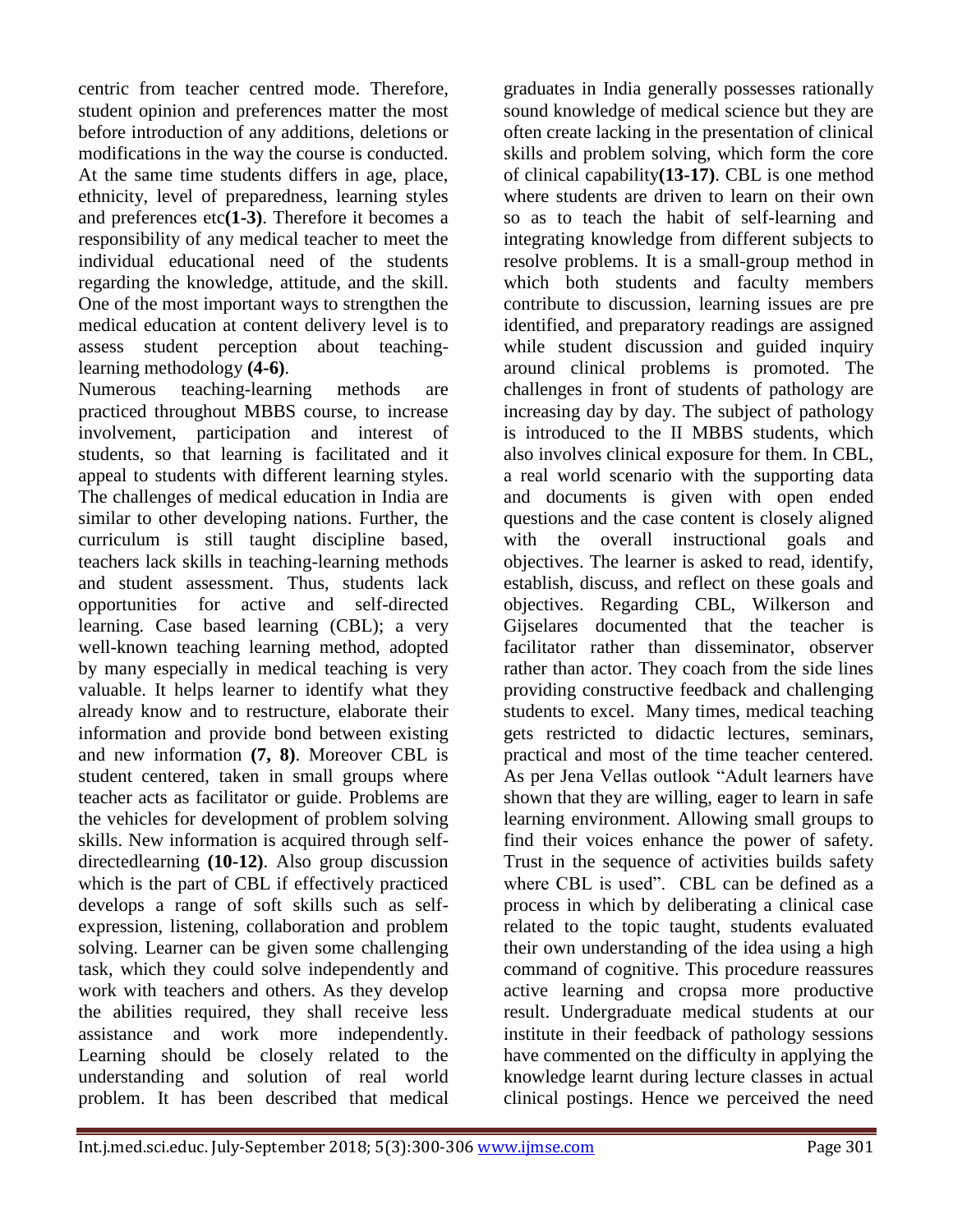for initiating CBL for large group teaching. Hence this project aimed to motivate knowledge acquisition by case centered learning and compare for teaching pathology among second year medical students and also to assess the perception and preference among the two learning methods by the students.

# **METHODS**

Study Design- Comparative study.

Study Population- Second year medical students of Santhiram Medical College, Nandyal, and AndhraPradesh.

Inclusion Criteria: All 2nd year (5th semester) MBBS students who gave consent and participated in the sessions were included in the study.Exclusion Criteria: Students with specific learning disabilities or who were unable to attend the programme.

This is an observational study conducted from September 2016 to April 2017. This research study was conducted on all 98 students of II MBBS after seeking permission from institutional ethical committee. Understandable idea of the research project was given to all the students and consent was taken from students who were willing to participate in this project. Ten ideal case scenarios on the topic of myocardial infraction and diabetes mellitus were prepared, and pre validated by the faculty of pathology and medical education department. Specific learning objects (SOL) were decided. The topics for study involved application of pathology of the cardiovascular system and diabetes to clinical scenario. The questions were intended that the students can correlate the clinical manifestations with the pathological aspects. The students involved in the study had not received lecture classes on the same topics previously. Cases were displayed during the session and students were given 8 minutes time to read, discuss and analyzed among the group. Later the questions were projected and students were given an opportunity to respond. Faculty facilitated the learning process, discussed relevant points and summarized towards each case scenario.

Three sessions each of one hour using TTM were taken on the topic of myocardial infraction and diabetes mellitus. Pre and post-test was taken on the traditionally taught topic, consisted of short answer questions (SAQ) of 20 marks within the time period of 30 minutes.

Second intervention

CBL was introduced and total three sessions were conducted. During  $1<sup>st</sup>$ session, cases studies on myocardial infarction and diabetes mellitus. They were introduced to the students and relevant study material references were given. 2<sup>nd</sup> session was given to the students for reading to find the learning trigger, establish connection, discuss, explore, compose and finally reflect. In the groups there was one leader, one time keeper, one scribe, and teacher as facilitator. In 3<sup>rd</sup> session there was discussion, briefing by faculty, followed by post-test. Feedback by using 5 point Likert scale was obtained from the students in the form of pre validated questionnaire, consisted of both close ended as well as open ended questions. Unpaired t-test was applied for comparison between the scores obtained in posttest of both teaching methods.

## **RESULTS**

Even though, there was a statistically significant gain in knowledge with both methods of learning, didactic lectures edged over selfdirected learning methods. For the purpose of analysis, the marks of students who underwent traditional lectures on both days were grouped together while the marks of students who attended the self-study sessions on both days were also grouped together.

Assessment of Knowledge Gained by Different Teaching Methods

After conducting the two types of teaching methods, the gain in knowledge was assessed by pre-test and post-test for each batch. The mean (±SD) value of the score of gain in knowledge was  $3.99\pm1.88$  (n=98) for the batch of students who attended case based learning while the mean (±SD) gain in knowledge for the batch who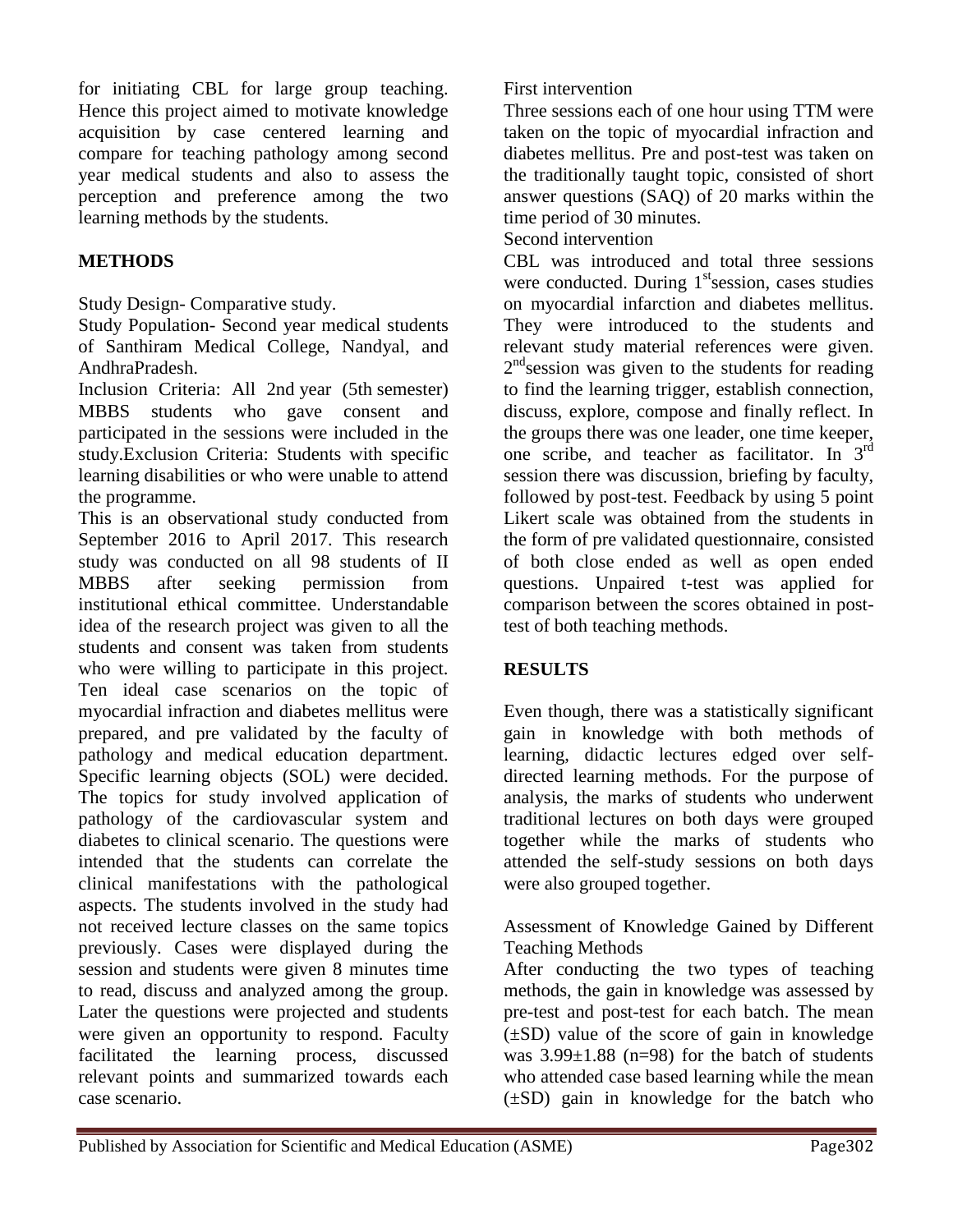underwent SDL was  $2.63\pm2.31$  (n=98). Independent t-test done for the same showed statistical significance (Table 1).

Comparison of Both Teaching Methods

A paired t-test comparing didactic lectures with self-directed learning showed that the scores following didactic lectures were more compared to SDL and the results were statistically significant (Table 2).

An unpaired t-test comparing case based learning to SDL also showed statistically significant gain in knowledge following didactic lectures (Table 3).

## Student Feedback

Student feedback was collected according to Likert"s scale. Results showed SDLhad significant positive feedback for lectures compared to tradition learning.

Few responses obtained when asked for additional suggestions were-

- 'I understood that I can "sit" and read for two hours."
- 'A single day is not enough to grade both.'
- "The result of lecture class will depend on the teacher while this is not applicable for SDL."
- "Self-study is not so effective, because it is very difficult to go through textbook without an overall idea and self-study requires a lot of time."
- "Most effective method will be when both methods are combined. Didactic lectures will give an overall idea of what to study while self-learning increases the depth of knowledge. It is easy to learn when we know what to learn, which is best achieved when both methods are combined.'

|  |  |  | Table 1 Comparison of Gain in Knowledge among the Two Lecture Methods (Independent t-test) |
|--|--|--|--------------------------------------------------------------------------------------------|
|--|--|--|--------------------------------------------------------------------------------------------|

| T-L<br><b>Methods</b> | Number of<br><b>Students</b> | Knowledge<br>Gain | p value |
|-----------------------|------------------------------|-------------------|---------|
| CBL                   | 98                           | $3.99 \pm 1.88$   | 0.001   |
| <b>Traditional</b>    | 98                           | $2.63 \pm 2.31$   |         |
| <b>Teaching</b>       |                              |                   |         |

**Table 2 Comparison of Pre-Test and Post-Test Scores (Paired t-Test)**

| T-L<br><b>Methods</b> | Number of<br><b>Students</b> | <b>Pre-Test</b><br><b>Mean</b> <sup>±</sup> SD | <b>Post-Test</b><br><b>Mean</b> <sup>±</sup> SD | p value |
|-----------------------|------------------------------|------------------------------------------------|-------------------------------------------------|---------|
| CBL                   | 98                           | $6.57+1.717$                                   | $10.56 \pm 1.393$                               | 0.001   |
| <b>Traditional</b>    | 98                           | $6.49+1.763$                                   | $9.13 + 1.552$                                  | 0.001   |
| Learning              |                              |                                                |                                                 |         |

**Table 3 Unpairedt-TestsComparing Case based learning to Traditional learning**

| CBL – TRADITIONAL LEARNING t value p value |             |
|--------------------------------------------|-------------|
|                                            | 4.355 0.000 |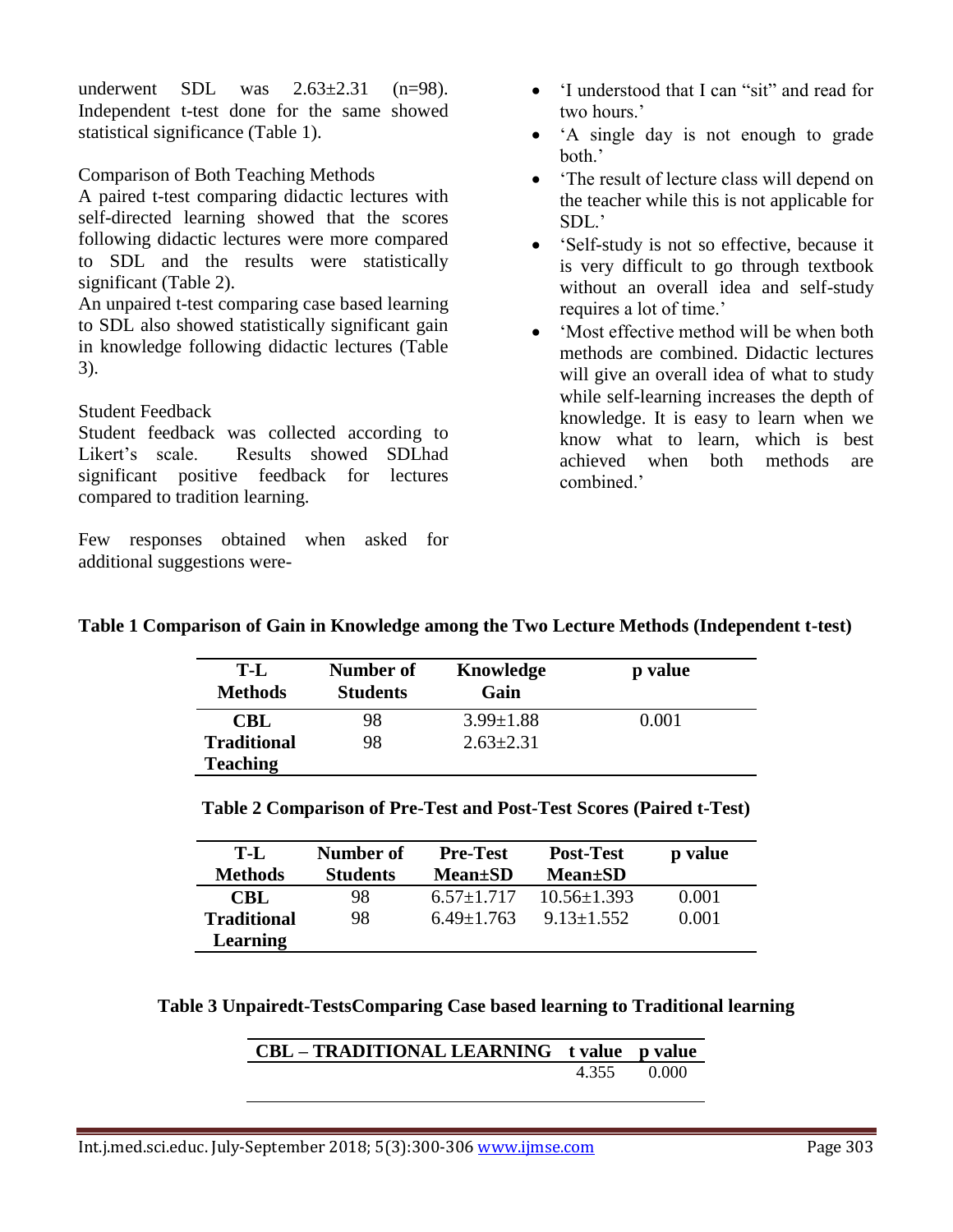#### **DISCUSSION**

The present study shows that the gain in knowledge was significant in both groups, more in the group, which attended the lecture classes. This shows that lecture classes are more effective in learning those particular topics. Overall, in the present study, case based learning has proved to be more effective than self-directed learning for understanding certain topics in medical education. This is in contrast to many of the previous studies, which showed a significant advantage for CBL over traditional lectures **(17- 19)**.

In a study of self-directed learning in relation to anatomy, gross dissection at the Medical School of the University of Castilla-La Mancha, Spain, and Mdel et al found that an objective-oriented self-learning approach provides maximal autonomy and independence in the achievement of objectives by the students in close association with academic staff. The data obtained from the study indicated that students engaged in selfdirected learning through small groups working with faculty staff are able to self-improve their anatomical skills **(20)**.

A study done by Abraham RR et al at Melaka Manipal Medical College to determine the effectiveness of CBL, compared SDL session evaluation scores with case based learning exam scores using Student's paired t-test. Lecture exam scores were significantly lower than CBL exam scores  $(72\pm0.40 \text{ vs. } 76\pm0.21)$ . These results suggest that CBL may be an effective learning tool. Furthermore, feedback from the students showed more of a positive approach to this strategy even though a few students were negative **(21)**.

Murad et al implied that CBL is more suitable for adult learners who already have a reservoir of knowledge and can apply their learning immediately to their practices and recommended it for heterogeneous groups of learners with different past experiences**(8)**. A study conducted by Grieve C on a group of forty-six students of physiology compared the knowledge increment following three different teaching methods. The three methods assessed were- (a) A lecture with

audio-visual aids; (b) A case based learning and (c) A self-study tutorial. The results indicated a favourable increment for the audio-visually aided lecture and for the self-study tutorial. There was no significant increment for the didactic lecture. A questionnaire completed by the students indicated an overall preference for the audiovisual aided method and a lesser preference for the self-study tutorial. The formal case based learning foundno favour with the students**(22, 23**).

The role of SDL is probably limited in second year as the students are just exposed to clinical postings and it may be difficult for them to integrate the clinical aspects of a disease with pathology. A faculty-guided discussion or a short lecture class, followed by self-study sessions maybe better in this setting.

Limitations: In this study, however, only few topics could be covered from the total content of second year MBBS curriculum. A study of longer duration covering a wider range of topics and preferably integrated into the routine teaching schedule is required to ascertain the efficacy of traditional teaching methods over newer methods.

#### **CONCLUSION**

CBL are more effective over traditional teaching for large group students and for covering a wider area. For any given topic, self-learning will need more time to comprehend and reproduce the topic. From the student's feedback, it can be inferred that a judicious combination of both the methods maybe preferred over implementing either method alone. SDL helps in increasing the depth of knowledge, while lecture covers larger topics in a shorter span of time.

Implications

- Newer Teaching Learning (T-L) methods have to be adopted so as to sustain student interest in learning.
- With introduction of newer methods, traditional T-L methods should not take a backseat.